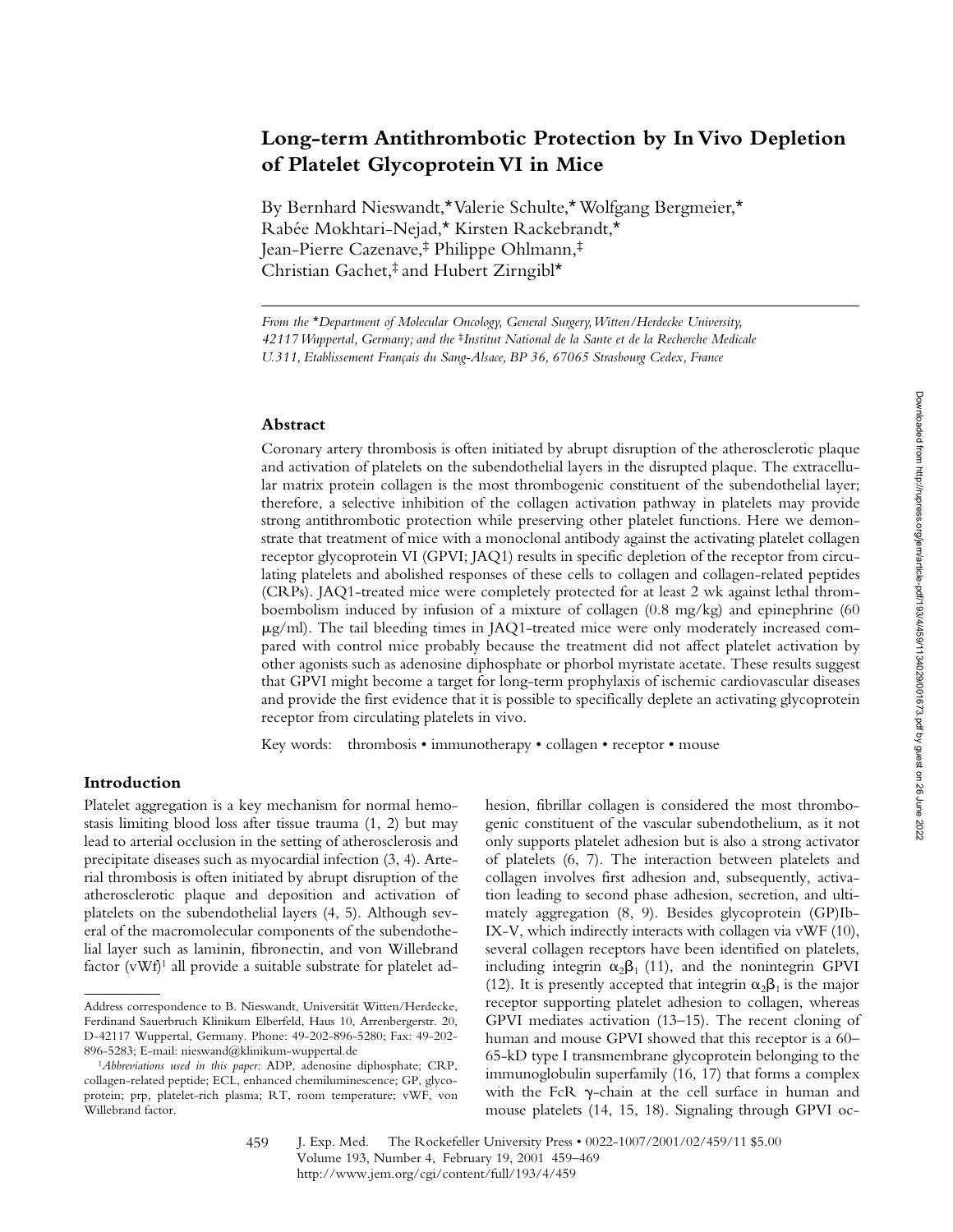curs via a similar pathway to that used by immunoreceptors (19) as revealed by the tyrosine phosphorylation of the FcR g-chain immunoreceptor tyrosine–based activation motif (ITAM) by an src-like kinase (20, 21). GPVI-deficient patients suffer from a mild bleeding diathesis, and their platelets show severely impaired responses to collagen (12, 22). Furthermore, platelets from FcR  $\gamma$ -chain-deficient mice, which lack GPVI (15), also fail to aggregate in response to collagen (14, 19), but major bleeding has not been reported to occur in these mice.

In this study we investigated the antithrombotic effect of the first anti–(mouse) GPVI Ab (JAQ1; [15]). We show that pretreatment with JAQ1 leads to irreversible depletion of GPVI on circulating platelets resulting in abolished responses of the cells to collagen and, consequently, profound and long-lasting protection from mortality in a model of collagen-dependent intravascular thrombosis. The tail bleeding times in GPVI-depleted mice were only moderately increased compared with the controls, probably because other activation pathways were preserved in these platelets. These results provide the first evidence that GPVI might serve as an attractive target for long-term prophylaxis of cardiovascular diseases.

#### **Materials and Methods**

*Animals.* Specific pathogen-free mice (NMRI) 6–10 wk of age were obtained from Charles River Laboratories and kept in our animal facilities.

*Chemicals.* Anesthetic drugs xylazine (Rompun®) and ketamine (Imalgene 1000®) were from Bayer and Mérial, respectively. Immobilized papain (Pierce Chemical Co.), high molecular weight heparin, adenosine diphosphate (ADP), phorbol 12-myristate 13-acetate (PMA; all from Sigma-Aldrich), FITClabeled annexin V (Boehringer), and collagen (Kollagenreagent Horm; Nycomed) were purchased. Collagen-related peptide (CRP; GKO-(GPO)<sub>10</sub>-GKOG; single letter amino acid code where  $O =$  hydroxyproline) and convulxin were provided by S.P. Watson (University of Oxford, Oxford, UK). FITC-labeled convulxin was a gift from M. Jandrot-Perrus (INSERM, Paris, France).

*Abs.* The rat anti–mouse P-selectin mAb RB40.34 was provided by D. Vestweber (University of Münster, Münster, Germany). Polyclonal rabbit Abs to human fibrinogen and vWF were purchased from Dako and were modified in our laboratories. Rabbit anti-FITC–horseradish peroxidase (HRP) was from Dako. mAbs against the integrin  $\alpha$ 2 and  $\beta$ 1 subunits were from BD PharMingen. All other Abs were generated, produced, and modified in our laboratories and have been described (23, 24). Modification of Abs: Fab fragments from JAQ1 were generated by 12-h incubation of 10 mg/ml mAb with immobilized papain (Pierce Chemical Co.), and the preparations were then applied to an immobilized protein A column followed by an immobilized protein G column (Amersham Pharmacia Biotech) to remove Fc fragments and any undigested IgG. The purity of the Fab fragments was checked by SDS-PAGE and silver staining of the gel.  $F(ab')$ , fragments from JON/A (anti–mouse GPIIb/IIIa) were generated as described (24).

*Platelet Preparation and Counting.* Mice were bled under ether anesthesia from the retroorbital plexus. Blood was collected in a tube containing 10% (vol/vol) 0.1 M sodium citrate or 7.5 U/ml heparin, and platelet-rich plasma (prp) was obtained by centrifugation at 300 *g* for 10 min at room temperature (RT). For determination of platelet counts, blood  $(20 \mu l)$  was obtained from the retroorbital plexus of anesthetized mice using siliconized microcapillaries and immediately diluted 1:100 in Unopette kits (Becton Dickinson). The diluted blood sample was allowed to settle for 20 min in an Improved Neubauer haemocytometer (Superior), and platelets were counted under a phase contrast microscope at  $\times$ 400 magnification.

*Immunoblotting.* Platelets  $(3 \times 10^8)$  were washed three times with PBS and subsequently solubilized in 0.3 ml lysis buffer (Tris-buffered saline containing 20 mM Tris/HCl, pH 8, 150 mM NaCl, 1 mM EDTA, 1 mM phenylmethylsulfonyl fluoride, 2  $\mu$ g/ml aprotinin, 0.5  $\mu$ g/ml leupeptin, and 0.5% Nonidet P-40; all from Boehringer) for 30 min at  $4^{\circ}$ C. Cell debris was removed by centrifugation (15,000 *g*, 10 min) and the whole-cell extract was run on an SDS-PAGE gel under nonreducing conditions and transferred onto a PVDF membrane. The membrane was first incubated with  $5 \mu g/ml$  FITC-labeled primary Ab followed by rabbit anti-FITC–HRP (1  $\mu$ g/ml). Proteins were visualized by enhanced chemiluminescence (ECL).

*Two-dimensional Electrophoresis.* Washed platelets were pelletted and resuspended in 20 mM Tris, pH 7.5, 2 mM EDTA, and 0.25 M sucrose. Platelets were solubilized by addition of 4 vol of 8.75 M urea, 2.5 M thiourea, 25 mM dithiothreitol (DTT), 1.25% Triton X-100, and 0.75% ampholytes 3-10. Two-dimensional gel electrophoresis (2D-E) was carried out as described (25). In brief, IEF was carried out with commercially available immobilized pH gradient (linear pH gradient 3–10, 7 cm length), using the Protean IEF Cell apparatus (Bio-Rad Laboratories). The gels were rehydrated in the presence of the samples (platelet lysates corresponding to  $5 \times 10^7$  platelets) for 16 h and focused for 20.000 Vh. After IEF, the gel strips were incubated at RT in solutions containing DTT and then iodoacetamide, as described (26). The gels were then subjected to the second-dimensional run and silver stained.

*Aggregometry.* To determine platelet aggregation, light transmission was measured using prp (200  $\mu$ l with 0.5  $\times$  10<sup>6</sup> platelets/  $\mu$ l). Transmission was recorded on a Fibrintimer 4 channel aggregometer (APACT Laborgeräte und Analysensysteme) over 10 min and was expressed as arbitrary units with 100% transmission adjusted with plasma. Platelet aggregation was induced by addition of collagen (5-50  $\mu$ g/ml), PMA (50 ng/ml), or ADP (10  $\mu$ M).

*Flow Cytometry.* Heparinized whole blood was diluted 1:30 with modified Tyrodes-Hepes buffer (134 mM NaCl, 0.34 mM  $Na<sub>2</sub>HPO<sub>4</sub>$ , 2.9 mM KCl, 12 mM NaHCO<sub>3</sub>, 20 mM Hepes, 5 mM glucose, and 1 mM  $MgCl<sub>2</sub>$ , pH 6.6) and left for 30 min at 37°C before stimulation. Samples were stimulated with the indicated concentrations of ADP or CRP for 2 min at RT, stained with fluorophore-labeled mAbs for 10 min at RT, and directly analyzed on a FACScan™ (Becton Dickinson). Flow cytometric analysis of annexin V-FITC binding to resting and activated (combination of 50  $\mu$ g/ml collagen and 0.01 U/ml thrombin) platelets was measured according to the instructions of the manufacturer.

*In Vivo Experiments.* Abs (in 200  $\mu$ l PBS) were injected intraperitoneally. Thromboembolism induced by collagen and epinephrine: mice were anesthetized by intraperitoneal injection of 150 ml of a mixture of 0.08% xylazine base (Rompun; Bayer) and 1.6% ketamine (Imalgene 1000; Mérial). Anesthetized mice received a mixture of collagen (0.8 mg/kg) and epinephrine (60  $\mu$ g/kg) injected into the jugular vein (27). The incisions of sur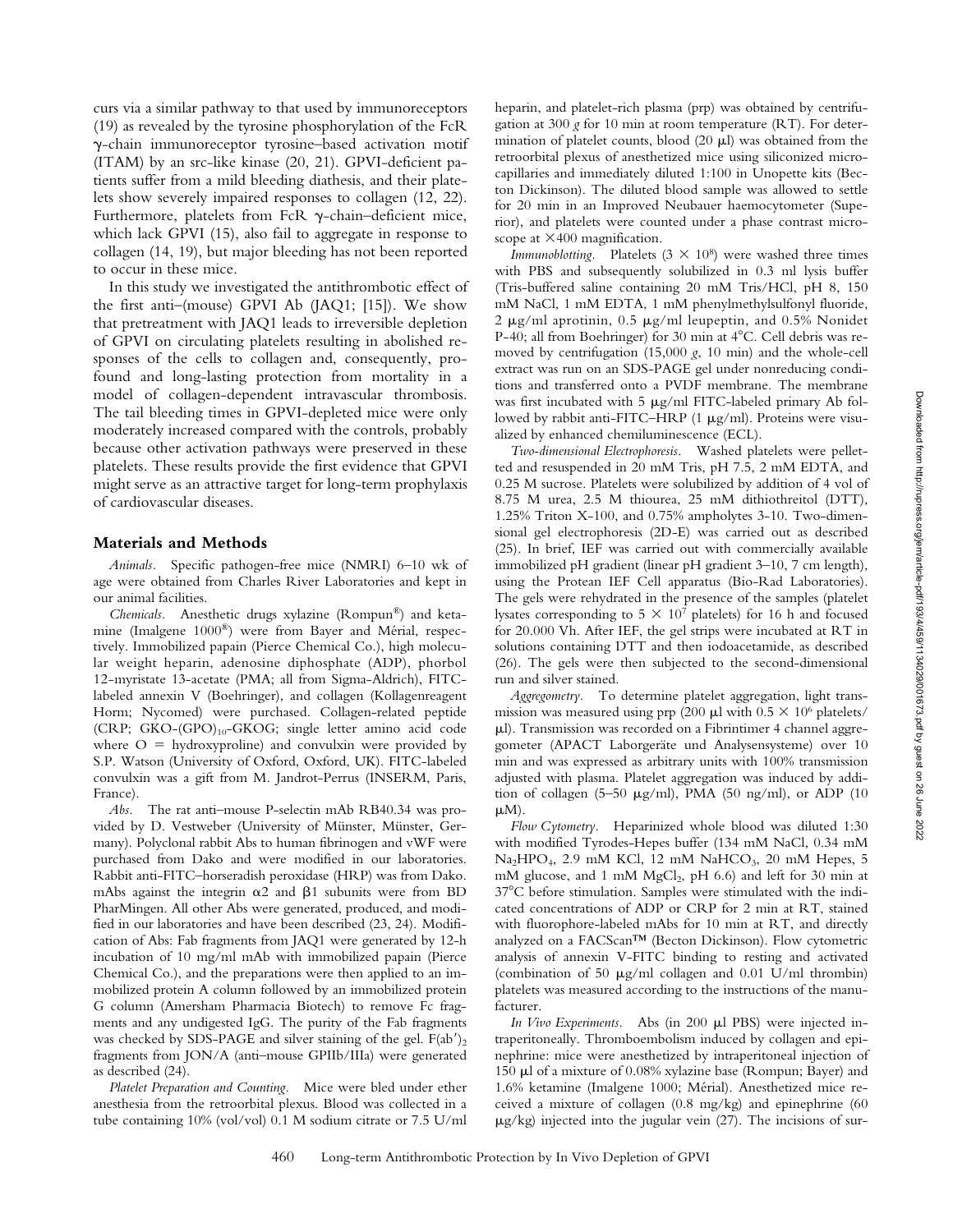viving mice were stitched, and they were allowed to recover. Necroscopy and histological studies were performed on lungs fixed in 4% formaldehyde and paraffin sections were stained with hematoxylin/eosin. Bleeding time experiments: mice were anesthetized and 3 mm of tail tip was amputated with a scalpel. The tail was then blotted with filter paper every 15 s until the paper was no longer blood stained (28). Where necessary, bleeding was manually stopped at the 10 min time point to prevent death. Experiments were conducted in accordance to the regulations of the local authorities.

*Immunohistochemistry*. Acetone-fixed cryosections (6  $\mu$ m) were blocked (5% normal goat serum, 5 mg/ml BSA in PBS) for 30 min at RT. HRP-conjugated p0p1 (anti–mouse GPIb-IX [23]) was added at a final concentration of 2  $\mu$ g/ml for 90 min and the 3-amino-9-ethyl-carbazole (AEC) substrate was added after the three washing steps. The sections were then counterstained with hematoxylin*.*

*Platelet Adhesion.* Collagen (2  $\mu$ g) in 100  $\mu$ l PBS was immobilized on F96-MaxiSorp plates (Nunc) at  $4^{\circ}$ C overnight. The plates were then saturated with 1 mg/ml BSA in PBS for 3 h at 37°C and washed with PBS. Washed platelets in Tyrode's-albumin buffer (106/well) were incubated in the wells for up to 45 min. The plates were washed three times with PBS and then incubated with HRP-labeled anti–GPIb-IX (p0p1) for 30 min at RT, and 3,3,5,5-tetramethylbenzidine (TMB) was added to each well after three washing steps. The reaction was stopped by addition of 2 N  $H_2SO_4$  after 10 min. Absorbance at 450 nm was recorded on a Multiskan MCC/340 (Labsystems).

#### **Results**

We recently reported the generation of the first mAb against mouse GPVI (JAQ1, rat IgG2a) and demonstrated



**Figure 1.** JAQ1 induces transient thrombocytopenia. Mice received purified IgG (a) or Fab fragments (b) of the indicated mAb intraperitoneally in 200 µl sterile PBS. Platelet counts were determined at the indicated times using an improved Neubauer hemocytometer. Results are expressed as the mean platelet count  $\pm$  SD for groups of each six mice.

that JAQ1 has a significant but limited inhibitory effect on collagen-induced platelet aggregation in vitro (15, 29). In this study, we investigated the antithrombotic effects of JAQ1 in vivo. Injection of JAQ1 (100 mg) caused mild and transient thrombocytopenia with a maximum drop of platelet counts of  $\sim$ 34  $\pm$  7.4% on day 1 and a return to normal after 72 h, where they remained for at least 11 more days (Fig. 1 a). Injection of higher (200  $\mu$ g) or lower (50  $\mu$ g) doses had comparable effects on platelet counts (Fig. 1 a). The transient drop of platelet counts was not Fc dependent, as Fab fragments of JAQ1 had similar effects (Fig. 1 b). JAQ1-treated mice did not show any signs of anaphylactic reactions as known to be induced by anti-GPIIb/IIIa mAbs (30) and did not develop spontaneous bleeding for at least 3 wk. JAQ1 was immunohistochemically detectable on splenic and bone marrow–derived megakaryocytes 3 h after Ab injection, demonstrating that the mAb reached these cells in both organs (not shown).

*JAQ1 Treatment Abolishes Platelet Responses to Collagen and CRPs Ex Vivo for at Least 2 Wk.* The effect of JAQ1 on circulating platelets was studied ex vivo at different time points after Ab injection. The basal surface expression of the major GP receptors GPIIb/IIIa and GPIb-IX-V, CD9 and integrin  $\alpha_2\beta_1$  was unchanged compared with control platelets at 3, 7, and 14 d after Ab injection (Table I). At no time after Ab injection did circulating platelets show any signs of activation, as demonstrated by the lack of surface bound fibrinogen and surface-expressed P-selectin (Table I). On days 3, 7, and 14, platelets from JAQ1-treated mice were resistant towards activation with the CRP (up to 30  $\mu$ g/ml), which is known to be a strong GPVI-specific platelet agonist (31; Fig. 2 a). In contrast, ADP induced normal activation (fibrinogen binding) of these platelets. Furthermore, platelets from JAQ1-treated mice were completely resistant to activation with collagen at concentrations of up to 50  $\mu$ g/ml ex vivo, and this profound inhibitory effect also lasted for at least 14 d upon a single injection of 100 µg JAQ1 (Fig. 2 b). In contrast to collagen, ADP and PMA induced normal aggregation of these

**Table I.** *Expression of Glycoproteins and Surface-bound Fibrinogen on Platelets from JAQ1-treated Mice*

|                   | Control        | JAQ1 3 d                                                                   | JAQ1 7 d                      | JAQ1 14 d      |
|-------------------|----------------|----------------------------------------------------------------------------|-------------------------------|----------------|
|                   |                | GPIIb/IIIa $321.3 \pm 9.7$ $318.1 \pm 9.4$ $328.7 \pm 9.1$ $325.3 \pm 9.8$ |                               |                |
|                   |                |                                                                            |                               |                |
| $GPIb$ -IX        |                | $278.9 \pm 16.8$ 275.4 $\pm$ 18.0 269.5 $\pm$ 15.9 273.1 $\pm$ 11.4        |                               |                |
| GPV               |                | $165.4 \pm 10.9$ $163.3 \pm 14.1$ $169.1 \pm 15.3$ $158.1 \pm 10.5$        |                               |                |
| CD9               |                | $543.8 \pm 15.8$ 554.3 $\pm$ 14.6 549.5 $\pm$ 19.6 557.0 $\pm$ 13.0        |                               |                |
| $GPIa (\alpha 2)$ | $38.2 \pm 6.7$ |                                                                            | $40.3 \pm 6.5$ $35.2 \pm 7.8$ | $36.7 \pm 6.2$ |
| Fibrinogen        |                | $14.1 \pm 1.7$ $15.0 \pm 1.4$ $14.3 \pm 1.5$ $14.4 \pm 1.5$                |                               |                |
| P-selectin        | $6.2 \pm 0.8$  | $6.5 \pm 0.8$                                                              | $6.7 \pm 0.8$                 | $6.0 \pm 1.1$  |
|                   |                |                                                                            |                               |                |

Diluted whole blood from the indicated mice was incubated with FITC-labeled Ab at saturating concentrations for 15 min at RT and platelets were analyzed directly. Results are expressed as mean log fluorescence  $\pm$  SD for six mice per group.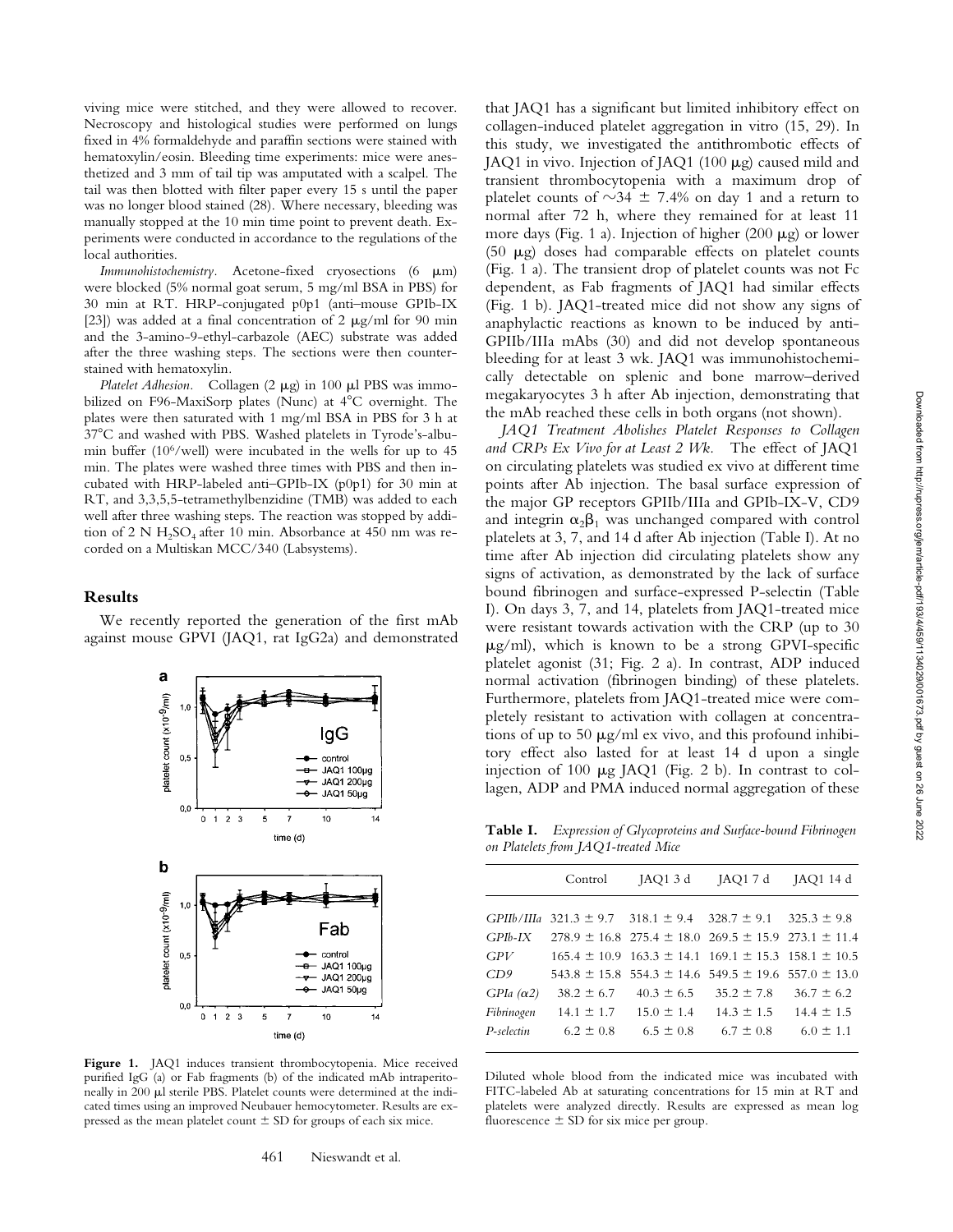

**Figure 2.** Platelets from JAQ1-treated mice do not respond to CRP and collagen. (a) Two-color flow cytometric analysis of platelets from JAQ1-treated or control mice 3 d after Ab injection. Diluted whole blood was stimulated with 10  $\mu$ M ADP or 10  $\mu$ g/ml CRP for 2 min and subsequently incubated with antifibrinogen $F^{\mathrm{ITC}}$  and anti–P-selectin $^{PE}$  Abs for 10 min at RT and analyzed directly. Platelets were gated by FSC/SSC characteristics and Fl3 intensity (anti-mouse GPIb  $\alpha^{PE/Cy5}$ ). The data shown are representative of six mice per group. Similar results were obtained on days 7 and 14 after Ab injection. (b) Heparinized prp from the indicated mice was stimulated with collagen (50  $\mu$ g/ml), ADP (10  $\mu$ M), or PMA (50 ng/ml). Light transmission was recorded on a Fibrintimer 4 channel aggregometer. (c) Heparinized prp from control mice was incubated with stirring in the presence of irrelevant rat IgG2a (20  $\mu$ g/ml; O) or JAQ1 (20  $\mu$ g/ml;  $\nabla$ ) for 5 min before the addition of the indicated concentrations of collagen. In parallel, prp from JAQ1-treated mice was tested  $(\Box)$ . Results are expressed as the maximum (max.) platelet aggregation  $\pm$  SD for groups of each six mice.

platelets, indicating that JAQ1 specifically blocked GPVIdependent platelet activation pathways whereas other functions were not affected. In vitro, saturating concentrations of JAQ1 (20  $\mu$ g/ml) only displayed a limited inhibitory effect on collagen-induced platelet aggregation which could be overcome when collagen concentrations higher than  $\sim$ 7 µg/ml were used (Fig. 2 c), confirming earlier results (29).



Figure 3. GPVI is not detectable in platelets from JAQ1-treated mice for at least 2 wk. (a) Whole platelet proteins were separated by SDS-PAGE under nonreducing conditions and immunoblotted with FITClabeled JAQ1 (anti-GPVI) or EDL1 (anti-GPIIIa). Bound mAb was detected by HRP-labeled rabbit anti-FITC and ECL. (b) Washed platelets from control, FcR  $\gamma$ -chain–deficient (FcR $\gamma^{-/-}$ ) and JAQ1-treated (day 7) mice were stimulated with 10  $\mu$ g/ml convulxin (Cvx). Control platelets were preincubated with irrelevant rat IgG2a or JAQ1 (20  $\mu$ g/ml) for 5 min before the addition of Cvx. (c) Washed platelets from the indicated mice were incubated with FITC-labeled convulxin  $(5 \mu g/ml)$  for 15 min at RT and then analyzed on a FACScan™ (Becton Dickinson). The data shown are representative of six mice per group.

*JAQ1 Induces the Loss of GPVI on Circulating Platelets In Vivo.* The discrepancy between the inhibitory effect of JAQ1 on collagen-induced aggregation in vitro and ex vivo was surprising and suggested that mechanisms other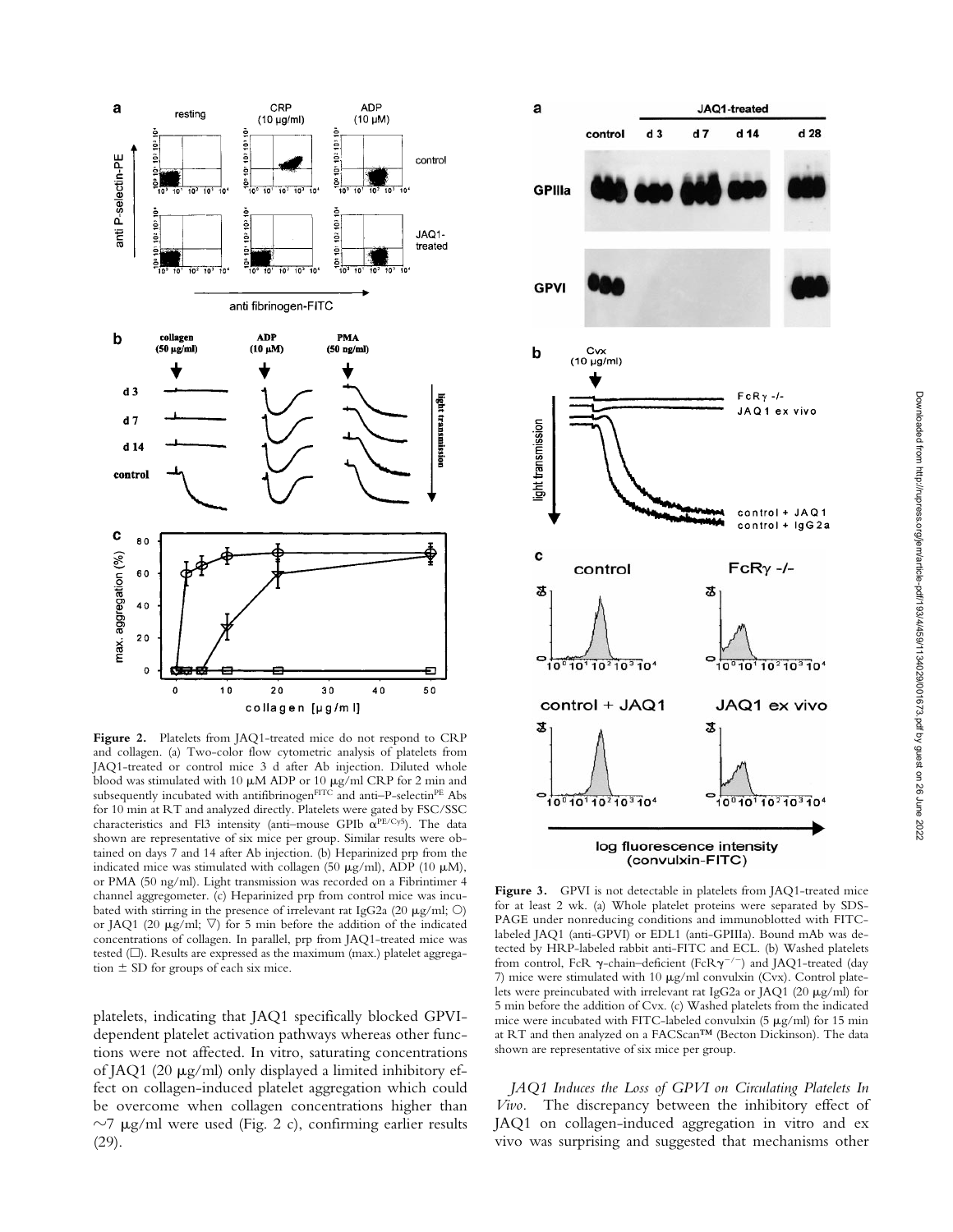than pure blockage of an epitope on GPVI must be involved. Therefore, the next step was to test platelets from JAQ1-treated mice for the presence of GPVI in a Western blot analysis of whole cell lysates. As shown in Fig. 3 a, GPVI was not detectable in platelets from JAQ1-treated mice for at least 14 d upon a single injection of JAQ1, whereas GPIIIa was present in normal amounts at any time point. In contrast, in all mice tested, new platelets expressing functional GPVI were detectable after 28 d. To further assess the absence of GPVI on platelets from JAQ1-treated mice, we used the GPVI-specific snake venom toxin convulxin (32). As shown in Fig. 3 b, convulxin did not induce aggregation of platelets from JAQ1-treated mice on day 3, 7, and 14, whereas it induced aggregation of control platelets in the presence or absence of saturating amounts of JAQ1. Furthermore, flow cytometric analysis demonstrated that FITC-labeled convulxin did not bind to platelets from JAQ1-treated mice (Fig. 3 c). Finally, the absence of an  $\sim$  60 kD protein with an isoelectric point of 5.6 in the platelets from JAQ1-treated mice was confirmed by twodimensional gel electrophoresis (Fig. 4). Together, these results strongly suggested that GPVI had been irreversibly inactivated and removed from these platelets in vivo.

*JAQ1-induced GPVI Loss Occurs Rapidly In Vivo and Is Fc Independent.* To examine the mechanisms underlying the loss of GPVI, mice were injected with biotinylated JAQ1 and the amount of surface-bound mAb was determined flow cytometrically ex vivo at early time points after injection. Interestingly, as soon as 6 h after injection only very low levels of surface-bound JAQ1 were detectable and the signals further decreased to control after 24 and 48 h (Fig. 5 a), whereas JAQ1FITC and CvxFITC bound to the platelets at

no time point. These data suggested that the JAQ1–GPVI complex had been cleared from the surface of those platelets within 6 h. In contrast, platelets from mice injected with a biotinylated mAb against GPV (24) constantly yielded positive staining with FITC-labeled streptavidin (Fig. 5 b). In the next step, we tested whole cell lysates from platelets of JAQ1-treated mice for the presence of GPVI and the biotinylated mAb. As shown in Fig. 5 c, JAQ1 was strongly detectable in platelets 6 h after injection, whereas signals markedly decreased at 24 h and even more at 48 h. A similar picture was found for GPVI, strongly suggesting that the JAQ1–GPVI complex had become internalized and was degraded within 2 d. In contrast to its in vivo effects, JAQ1 did not induce any detectable downregulation of surface GPVI within 6 h incubation at 378C on washed platelets or in whole blood (heparinized or citrated), indicating that a second signal may be required to induce this effect and that this signal is absent in vitro (Fig. 5 a).

To determine whether the Fc part of JAQ1 or its divalent form is required for internalization/degradation of GPVI, mice received  $100 \mu$ g Fab fragments of the mAb and the platelets were tested for the presence of GPVI after 48 h. As shown in Fig. 5 d, the Fab fragments, like the intact IgG, induced the complete loss of GPVI from circulating platelets and the cells were completely resistant towards activation with CRP, collagen, or convulxin.

*GPVI-depleted Platelets Display Reduced Adhesion to Collagen and Abolished Collagen-dependent Procoagulant Activity.* It is currently thought that GPVI is the platelet collagen receptor for activation, whereas integrin  $\alpha_2\beta_1$  and GPIb-V-IX (via vWF) mediate adhesion. As shown before



**Figure 4.** Absence of a  $\sim$  60-kD protein in platelets from JAQ1-treated mice. Whole cell lysates of platelets from control and JAQ1-treated (day 7) mice were subjected to two-dimensional gel electrophoresis and the gels were silver stained. First dimension: IEF (linear pH gradient 3–10). Second dimension: SDS-PAGE under reducing conditions. The molecular weight marker is shown on the right. The position of the  $\sim$ 60-kD protein (pI:  $\sim$ 5.6) that is absent in platelets from JAQ1-treated mice is indicated by arrows.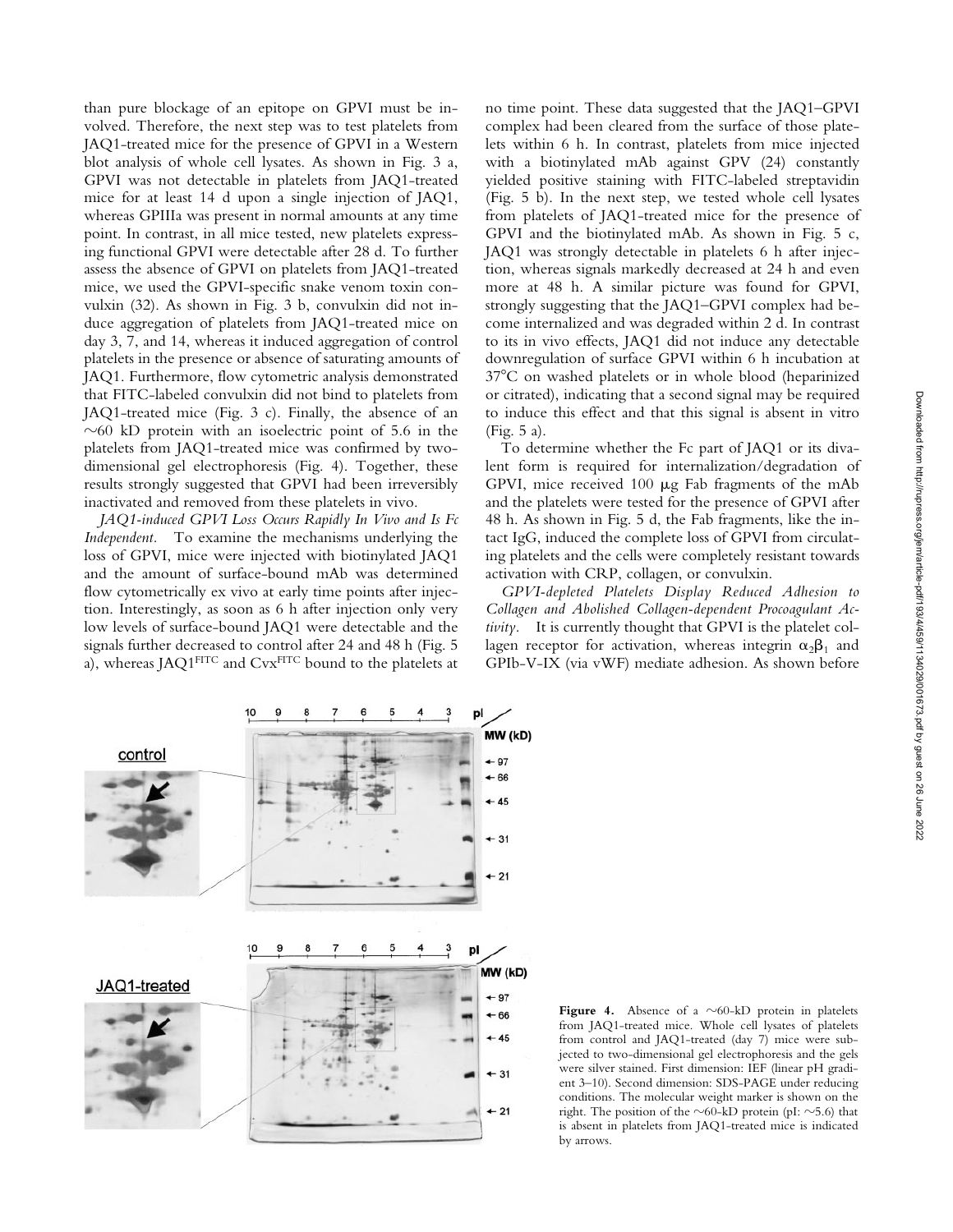



50 kd

Mice were injected with 100 µg biotinylated JAQ1 or DOM1 (anti-GPV) and platelets were analyzed at the indicated time points. (a) Flow cytometric analysis of platelets from JAQ1-treated or control mice. Diluted control blood was incubated with biotinylated rat IgG2a (10 µg/ml; control [ctrl]) or JAQ1 (10  $\mu$ g/ml; in vitro) for 6 h at 37°C. Subsequently, these samples and samples from JAQ1-treated mice (ex vivo) were incubated with FITClabeled JAQ1 (5 µg/ml), streptavidin (Strep; 5 µg/ml), or convulxin (Cvx; 5  $\mu$ g/ml) for 15 min at RT and analyzed directly. Platelets were gated by FSC/ SSC characteristics and Fl2 intensity (anti-mouse GPIIb/IIIaPE). (b) Detection of surface-bound biotinylated DOM1 (anti-GPV) ex vivo. The staining was performed as described for biotinylated JAQ1. Results in panels a and b

are expressed as mean log Fl1  $\pm$  SD ( $n = 6$ ). (c) Top: whole platelet proteins were separated by SDS-PAGE under reducing conditions and biotinylated JAQ1 was detected with HRP-labeled streptavidin/ECL. For detection of GPVI and GPIIIa, the proteins were separated under nonreducing conditions and immunoblotted with FITC-labeled JAQ1 or EDL1 followed by HRP-labeled rabbit anti-FITC/ECL. (d) Mice were injected with 100 µg Fab fragments of JAQ1 and platelets were analyzed in a Western blot for the presence of GPVI and GPIIIa after 48 h. These platelets did not aggregate in response to collagen (50  $\mu$ g/ml), CRP (30  $\mu$ g/ml), or Cvx (10  $\mu$ g/ml), whereas ADP (10  $\mu$ M) induced normal aggregation.

(Table I), the basal surface expression of both receptors was not influenced by the JAQ1 treatment. Further experiments demonstrated that platelets from JAQ1-treated mice bound normal levels of vWF in the presence of botrocetin, and thrombin induced normal activation of  $\beta_1$ -integrins, as assessed with the mAb 9EG7, which specifically recognizes the activated form of the  $\beta$ 1 subunit (33; Fig. 6 a). In the next step, the adhesion of platelets from JAQ1-treated mice



 $1,0$  $\begin{array}{ccc} \overline{\phantom{aa}} & 5 \text{ min} \\ \overline{\phantom{aa}} & 10 \text{ min} \end{array}$  $0.8$  $\equiv$  15 min 8223 30 min  $45$  min  $0,6$  $0,4$  $0,2$  $0.0$ JAQ1 JAQ1 control control ex vivo ex vivo Tyrode Mg/Ca Tyrode

**Figure 6.** Reduced adhesion to collagen and abolished procoagulant response of GPVIdepleted platelets. (a) Platelets from JAQ1-treated mice (day 7) bind normal amounts of plasma

vWF in the presence of botrocetin  $(2 \mu g/ml;$  solid line). Bound vWF was detected by FITC-labeled anti-vWF Abs (10 µg/ml). No binding was detected in the absence of botrocetin (shaded area). Normal activation of  $\beta$ 1-integrins on platelets from JAQ1treated mice in response to thrombin (0.1 U/ml). Resting (shaded area) or thrombin activated (solid line) platelets were incubated with FITC-labeled 9EG7 (5  $\mu$ g/ml) for 15 min at RT and analyzed directly. (b) Washed platelets from control or JAQ1-treated mice (day 7) were incubated in collagen-coated microtiter plates in the presence or absence of  $MgCl<sub>2</sub>$  (1 mM)/CaCl<sub>2</sub> (1 mM) for the indicated times and adherent platelets were quantitated fluorimetrically. The data shown are from a single experiment, representative of five identical experiments and expressed as the mean of triplicate readings  $\pm$ SD. (c) Flow cytometric analysis of annexin V-FITC binding to platelets from control and JAQ1-treated (day 7) mice activated with a combination of collagen (50  $\mu$ g/ml) and thrombin (0.01 U/ml).

464 Long-term Antithrombotic Protection by In Vivo Depletion of GPVI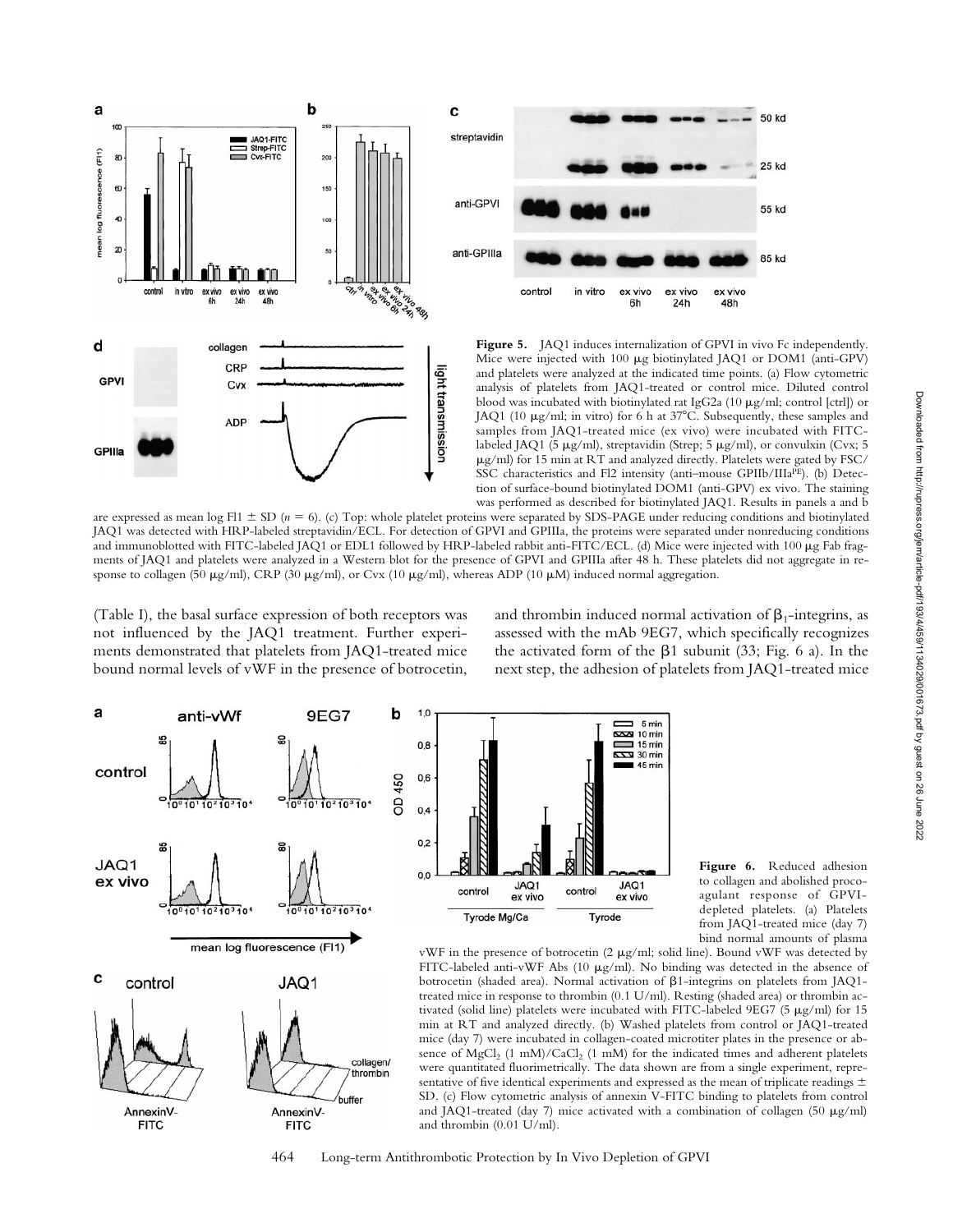

Figure 7. Bleeding time of JAQ1-treated mice. Bleeding times were determined in mice 7 d after injection of 100  $\mu$ g nonimmune IgG2a or JAQ1 ( $n = 15$  per group). As a control, mice received 100  $\mu$ g F(ab')<sub>2</sub> fragments of JON/A (anti-GPIIb/IIIa) 24 h before the experiment ( $n =$ 6). Where necessary, bleeding was manually stopped at the 10 min time point to prevent death. Each point represents one individual.

to collagen was tested in a static assay. As shown in Fig. 6 b, the adhesion of platelets from JAQ1-treated mice was strongly reduced as compared with control platelets and was abolished in the absence of extracellular free magnesium/calcium, strongly suggesting it to be mediated predominantly by integrin  $\alpha_2\beta_1$  (34). It is well known that GPVI is critically involved in the procoagulant response of platelets where stimulated platelets expose negatively

charged phosphatidylserine (PS) at the plasma membrane which facilitates thrombin generation (35). Indeed, platelets from JAQ1-treated mice did not expose PS in response to a combination of collagen and thrombin on day 3, 7, and 14 after Ab injection, as demonstrated by the lack of annexin V binding (Fig. 6 c).

*Anti-GPVI Treatment Induces Long-term Antithrombotic Protection but Only Moderately Increased Bleeding Times.* The results of the previous experiments suggested that JAQ1 specifically induced complete depletion of GPVI in platelets in vivo. To examine to which extent this specific defect influenced normal hemostasis, we determined the tail bleeding times on day 7 after a bolus injection of JAQ1 (100  $\mu$ g). As shown in Fig. 7, the bleeding times were significantly increased in GPVI-depleted mice compared with control mice (330  $\pm$  103 vs. 158  $\pm$  89 s, respectively), but consistently lower than in mice pretreated with  $100 \mu$ g blocking  $F(ab')_2$  fragments against GPIIb/IIIa (reference  $24$ ;  $>600$  s). In the next step, we examined the protective effect of JAQ1 in a model of lethal pulmonary thromboembolism induced by infusion of a mixture of collagen  $(0.8 \text{ mg/kg}$  body weight) and epinephrine  $(60 \mu g/kg)$  body weight; reference 27). Among control mice pretreated with irrelevant rat IgG2a, 95% (19 of 20) died within 5 min from widespread pulmonary thrombosis and cardiac arrest. In contrast, all mice pretreated with JAQ1 (100  $\mu$ g) survived, irrespective of whether they had received the mAb 3, 7, or 14 d before challenge  $(n = 8$  per group; Fig. 8 a).



Figure 8. JAQ1 induces long-term protection from intravascular thrombosis. Thromboembolism in response to a bolus injection of a mixture of collagen (0.8 mg/kg body weight) and epinephrine (60 µg/kg body weight). (a) Mortality in control mice and mice treated with 100 µg JAQ1 at the indicated times before challenge. (b) Platelet counts in control and JAQ1-treated mice 3 min after infusion of collagen/epinephrine (*n* 5 8 per group). (c) Top: representative histology of the lungs (original magnification: 3100); obstructed vessels are indicated by arrowheads. Bottom: immunohistochemical detection of platelets in the thrombi (original magnification: 3400). Acetone-fixed frozen sections were reacted with a platelet-specific Ab (anti–GPIb-IX) and counterstained with hematoxylin. The red HRP reaction product shows high density of platelets in the thrombus.

465 Nieswandt et al.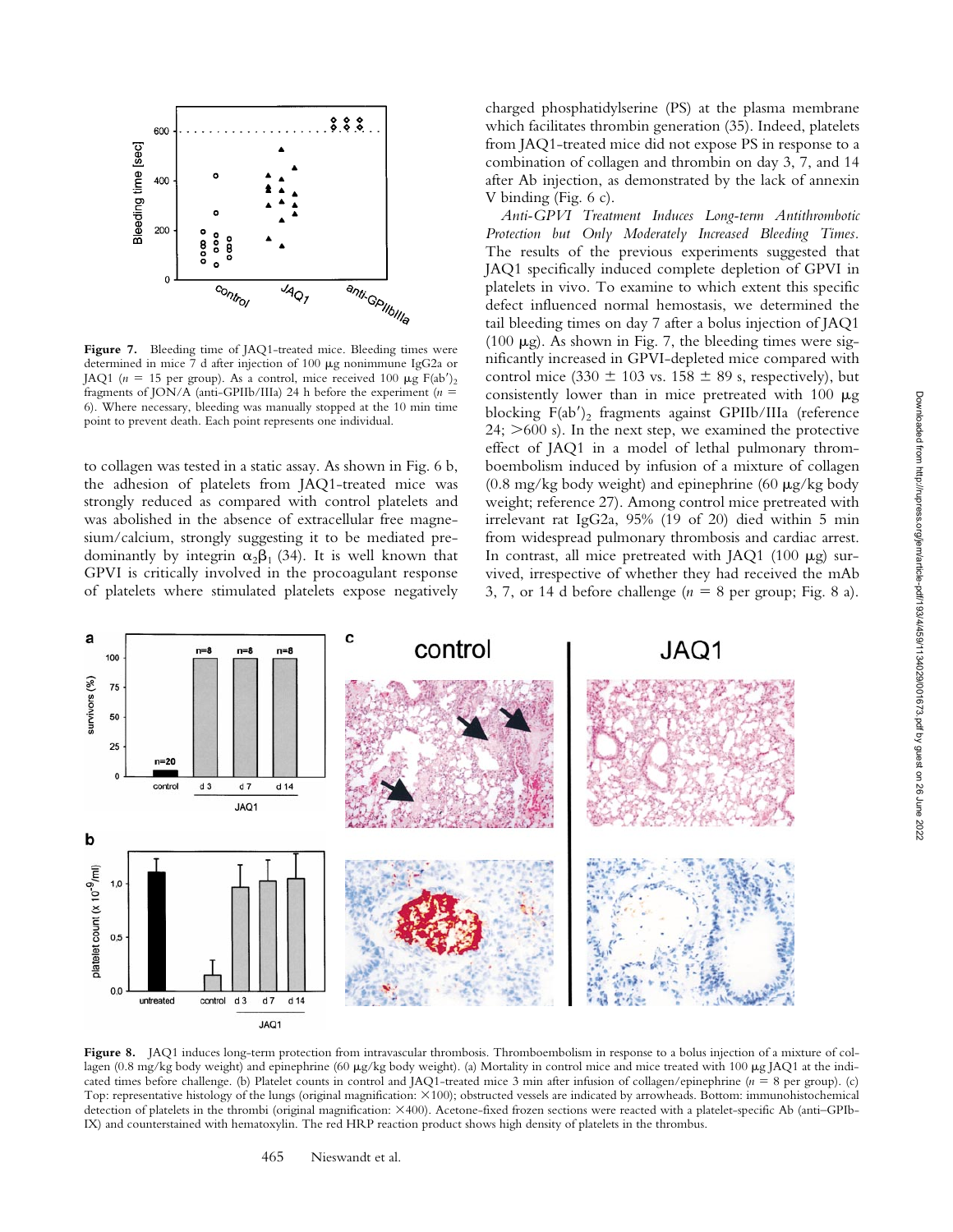Although the platelet counts in JAQ1 pretreated mice had not been influenced significantly by the infusion of collagen/epinephrine, there was a sharp decrease detectable in control mice  $(n = 8)$  which was determined 3 min after induction of thromboembolism in a separate group (Fig. 8 b). For histological examination, control and JAQ1 pretreated (3, 7, and 14 d) mice received the same treatment in parallel experiments but the lungs were removed after 3 min. Although the vast majority of large and small vessels were obstructed by platelet rich thrombi in the lungs of control mice, there were only very few thrombi detectable in the lungs of JAQ1 pretreated mice (Fig. 8 c).

## **Discussion**

In this study we demonstrate that treatment of mice with mAb against GPVI results in profound long-term antithrombotic protection against collagen-dependent thromboembolism. These results confirm the proposed critical role of GPVI in collagen-induced activation of platelets in vivo and indicate that anti-GPVI agents might be effective in preventing arterial thrombosis induced by atherosclerotic plaque rupture, where platelets are thought to become activated mainly by the subendothelium under conditions of high shear stress (4, 5, 36). Among the matrix proteins which support platelet adhesion and subsequent activation, collagen has a critical role, at least in normal hemostasis, as patients with defects in collagen receptors display mild bleeding disorders (12, 37, 38). Although the role of GPIb, GPIIbIIIa, and their respective ligands vWF and fibrinogen in thrombosis are well documented (for a review by Z.M. Ruggeri, see reference 39), the finding that vWF and fibrinogen double-knockout mice are still able to form occlusive thrombi suggests that collagen and its platelet receptors might also have a critical role in thrombosis (40).

The profound inhibitory effect of JAQ1 in vivo was unexpected, as it was based on clearing of GPVI from circulating platelets and no such specific depletion of a platelet receptor has been described to date. The complete loss of functional GPVI on circulating platelets in JAQ1-treated mice was confirmed by different approaches. First, the protein was not detectable in a Western blot analysis of platelet lysates for at least 2 wk (which exceeds the normal life span of platelets [41]). Second, the GPVI-specific snake venom toxin convulxin, which binds to a different epitope than JAQ1 (Fig. 3, b and c), did not bind to platelets from JAQ1-treated mice, strongly suggesting the absence of GPVI from the platelet membrane. Third, an  $\sim$ 60-kD protein with an isoelectric point of  $\sim$  5.6 (which is similar to that described for human GPVI [42]) is absent in the lysate of platelets from JAQ1-treated mice (Fig. 4), and the same protein is absent in platelets from FcR  $\gamma$ -chain–deficient mice (not shown) which are known to lack GPVI (15). Most importantly, the functional platelet responses to collagen were completely abolished by JAQ1 in vivo, whereas the mAb only has limited inhibitory effects in vitro (29; Fig. 2 c). These results demonstrate that JAQ1 induced the clearing of GPVI from the surface of circulating platelets in vivo. This finding is also supported by the observation that biotinylated JAQ1 was detectable in the lysates, but not on the surface, of platelets 6 h after injection and the same was found for GPVI. Furthermore, the decreasing signals for both GPVI and JAQ1 after 24 and 48 h strongly suggest that the internalized complex was degraded in the intracellular compartments. GPVI belongs to the immunoglobulin superfamily and is closely related to immunoreceptors, some of which may become internalized when stimulated appropriately (43, 44). In the case of JAQ1– GPVI, it was difficult to define what the appropriate stimulus is, but it seems clear that the Fc part of the mAb is not required to induce internalization, as Fab fragments produced the same effect, thereby also excluding the requirement for GPVI clustering. In vitro, JAQ1 did not induce the downregulation of GPVI from the platelet membrane (Fig. 5 a), suggesting that a second signal may be required for the induction of this process that is provided by other cells in vivo. This assumption may be supported by the observation that JAQ1 and Fab fragments of the mAb induced transient thrombocytopenia. The reason for this is not clear, but it might be due to weak activation of GPIIb/IIIa leading to formation of loose aggregates and their temporary sequestration to the spleen where the actual loss of GPVI may occur. Recent evidence indicates that JAQ1 recognizes an epitope identical with or in close vicinity to the CRP binding site on GPVI (29), which is regarded as the major binding site for collagen on the receptor. So far, very little is known about the cellular regulation of GPVI, but in the light of the current data it seems possible that occupancy of this epitope provides a signal that finally results in downregulation of the receptor.

Irrespective of the underlying mechanism, platelets from JAQ1-treated mice were completely unresponsive towards activation with high concentrations of CRP or collagen, whereas they were normally activatable with ADP or PMA. This strongly suggests that JAQ1 selectively induced a transient GPVI deficiency in mice, whereas other membrane glycoproteins, including GPIIb/IIIa, GPIb-IX-V, CD9, and integrin  $\alpha_2\beta_1$  were not affected in expression and/or function. JAQ1-treated mice had prolonged bleeding times, which confirms the important role of GPVI in normal hemostasis and correlates well with the bleeding diathesis in GPVI-deficient patients (12, 22). Very interestingly, one GPVI-deficient patient developed highly specific Abs against the absent receptor (45) which may be difficult to explain. However, based on the results presented here it is feasible to speculate that this patient may suffer from an acquired GPVI deficiency, based on autoantibody-induced clearing of GPVI from her circulating platelets.

Besides its pivotal role in collagen-induced platelet activation, GPVI is also critically involved in the procoagulant reaction of platelets (46), which was confirmed by the abolished collagen-dependent procoagulant activity of platelets from JAQ1-treated mice. This result strongly suggests that anti-GPVI treatment also modulates coagulation at sites of vascular injury. Such an anticoagulant activity has been demonstrated for GPIIb/IIIa antagonists (47), which are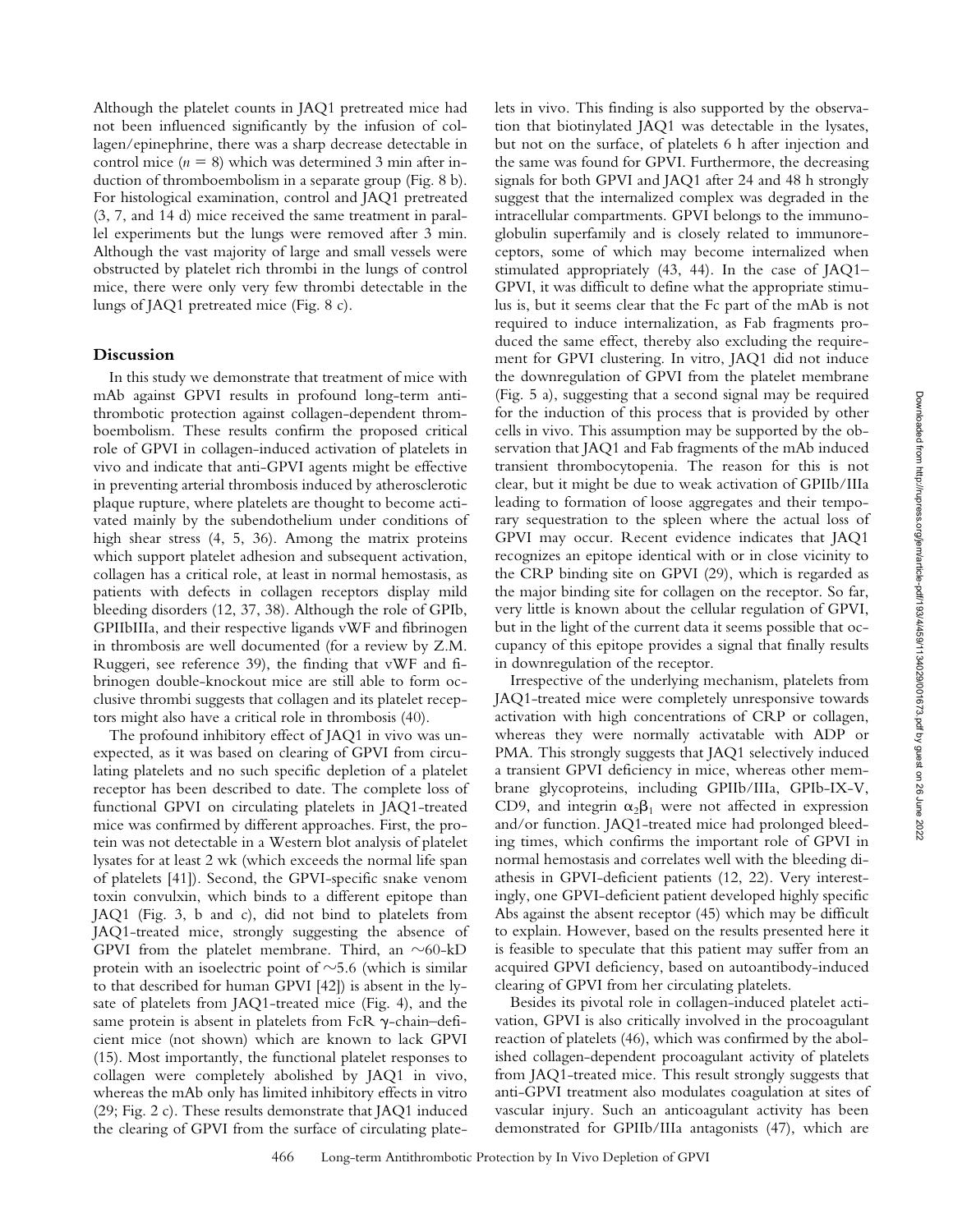currently considered the most powerful inhibitors of platelet participation in thrombosis (48), as they inhibit the final common pathway of platelet aggregation irrespective of the agonist that stimulates the cells. It has been suggested that this more or less complete inhibition of platelet function may come with a potential safety risk, as platelet aggregation is also required for normal hemostasis (49). We found that JAQ1 induced significantly shorter bleeding times than blocking Abs against GPIIb/IIIa in mice, indicating that GPVI-depleted platelets still contributed significantly to normal hemostasis in vivo**.** Although there is no clear correlation between the bleeding time and bleeding risk (50), it is tempting to speculate on the grounds of these results that anti-GPVI therapy might be associated with a relatively low risk of clinical hemorrhage.

The mechanisms of collagen–platelet interactions are complex and involve direct or indirect binding of collagen to several platelet receptors, including the GPIb-IX-V complex, integrin  $\alpha_2\beta_1$ , GPIV, GPVI, and 65- and 85-kD proteins (51). Despite its essential role in collagen-induced activation of platelets, there has been only very limited evidence for a role of GPVI in adhesion to collagen (17), which is mainly thought to be mediated by GPIb-IX-V (via vWf) and integrin  $\alpha_2\beta_1$ . In mice, GPVI-depleted platelets expressed normal amounts of integrin  $\alpha_2\beta_1$ , and  $\beta_1$ -integrins were normally activatable, which has been reported to be a prerequisite for effective binding of collagen (52; Fig. 6 b). Indeed, GPVI-depleted platelets adhered to collagen through  $\alpha_2\beta_1$  but the extent of adhesion was strongly reduced compared with control platelets. A similar observation has been reported with platelets from GPVIdeficient patients (12, 45), indicating that GPVI may be required for normal adhesion to collagen probably by supporting the activation of  $\alpha_2\beta_1$  (53). The expression of GPIb-IX-V was not affected by the JAQ1 treatment and the receptor bound normal levels of vWF in the presence of botrocetin (Fig. 6 a). Together, these results suggest that platelet adhesion to collagen at sites of vascular injury may be reduced, but not blocked, by anti-GPVI treatment.

Very recent evidence suggests that GPVI is exclusively expressed in platelets and mature megakaryocytes (17, 54), and this is confirmed by immunohistochemical studies with JAQ1 (not shown). Therefore, the effects of anti-GPVI agents (like JAQ1) should be restricted to platelets and, very importantly, megakaryocytes. JAQ1 was detectable on megakaryocytes in spleen and bone marrow 3 h after Ab injection (not shown), suggesting that the next generation of platelets was also affected by the mAb. This assumption may be confirmed by the fact that GPVI was not detectable in platelets for at least 2 wk, although the normal life span of mouse platelets is only  $\sim$ 4–5 d (41). Based on the estimated number of  $\sim$ 2  $\times$  10<sup>9</sup> platelets/mouse (10<sup>9</sup>/ml blood) and a life span of the cells of 5 d, the GPVI molecules of  $6 \times 10^9$  platelets must be depleted to result in the absence of the receptor for 15 d. The amount of 100  $\mu$ g JAQ1 (mol wt: 150 kD) represents  $\sim 6.7 \times 10^{13}$  Ab molecules. Therefore,  $\sim$ 1.1  $\times$  10<sup>4</sup> Ab molecules per platelet are available to bind and deplete GPVI. As the estimated expression rate of GPVI is only  $1-2 \times 10^3$  copies/platelet (55),  $100 \mu$ g JAQ1 is sufficient to induce the observed effect.

Preliminary results show that a second injection of JAQ1 2 wk after the first injection has no influence on platelet counts, but prolongs the absence of GPVI on circulating platelets (not shown). This indicates that the second dose of the mAb affects newly differentiated megakaryocytes, but has no effect on circulating (GPVI-depleted) platelets. Thus, JAQ1 can be used to induce a GPVI knock out–like phenotype in mice for several weeks, allowing studies on platelet function in the absence of this critical activating receptor in vitro and in vivo.

Taken together, the results presented here indicate that GPVI might become an interesting target for long-term prophylaxis of ischemic cardiovascular diseases and provide the first evidence that it is possible to specifically deplete an activating glycoprotein receptor from circulating platelets in vivo. These findings may open the way for the development of a new generation of powerful, yet safe, antithrombotics.

We thank N. Huss for critically reading the manuscript, E. Rieke for computer assistance, and U. Barnfred for constant support throughout the study. We are grateful to S.P. Watson, M. Jandrot-Perrus, and F. Lanza for the kind gifts of CRP, FITC-labeled convulxin, and botrocetin, respectively.

This work was supported in part by grant Ni 556/2-1 (to B. Nieswandt) from the Deutsche Forschungsgemeinschaft.

*Submitted: 6 October 2000 Revised: 20 December 2000 Accepted: 3 January 2001*

#### **References**

- 1. Weiss, H.J. 1975. Platelet physiology and abnormalities of platelet function. *N. Engl. J. Med.* 293:531–541.
- 2. Weiss, H.J. 1975. Platelet physiology and abnormalities of platelet function. *N. Engl. J. Med.* 293:580–588.
- 3. Fuster, V., L. Badimon, J.J. Badimon, and J.H. Chesebro. 1992. The pathogenesis of coronary artery disease and the acute coronary syndromes. *N. Engl. J. Med.* 326:242–250.
- 4. Fuster, V., L. Badimon, J.J. Badimon, and J.H. Chesebro. 1992. The pathogenesis of coronary artery disease and the acute coronary syndromes. *N. Engl. J. Med.* 326:310–318.
- 5. Conti, C.R., and J.L. Mehta. 1987. Acute myocardial ischemia: role of atherosclerosis, thrombosis, platelet activation, coronary vasospasm, and altered arachidonic acid metabolism. *Circulation.* 75:V84–V95.
- 6. Baumgartner, H.R. 1977. Platelet interaction with collagen fibrils in flowing blood. I. Reaction of human platelets with alpha chymotrypsin-digested subendothelium. *Thromb. Haemostasis.* 37:1–16.
- 7. Hawiger, J. 1987. Macromolecules that link platelets following vessel wall injury. *Ann. NY Acad. Sci.* 509:131–141.
- 8. Morton, L.F., A.R. Peachey, and M.J. Barnes. 1989. Plateletreactive sites in collagens type I and type III. Evidence for separate adhesion and aggregatory sites. *Biochem. J.* 258:157– 163.
- 9. Santoro, S.A., J.J. Walsh, W.D. Staatz, and K.J. Baranski.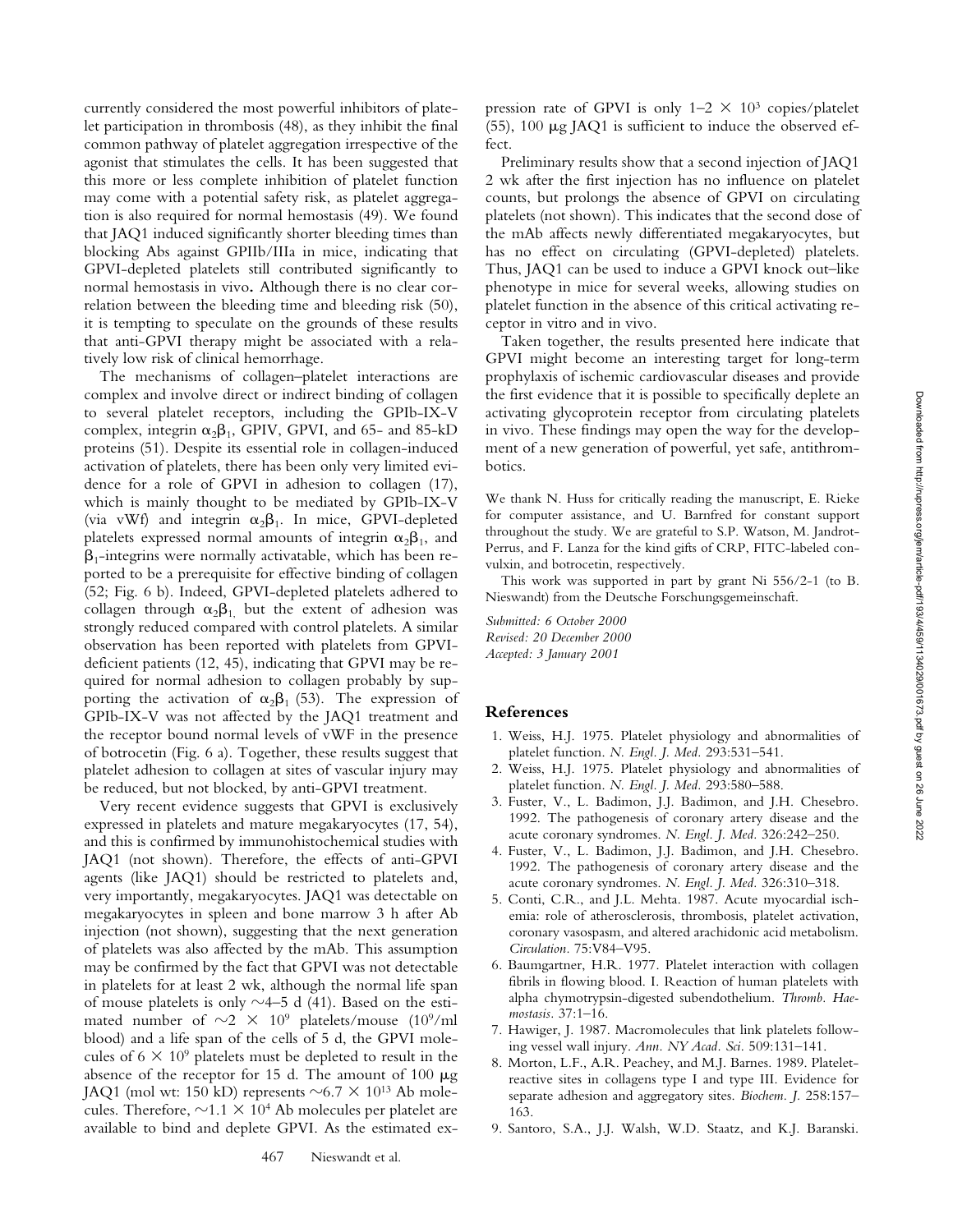1991. Distinct determinants on collagen support alpha 2 beta 1 integrin-mediated platelet adhesion and platelet activation. *Cell Regul.* 2:905–913.

- 10. Savage, B., F. Almus-Jacobs, and Z.M. Ruggeri. 1998. Specific synergy of multiple substrate-receptor interactions in platelet thrombus formation under flow. *Cell.* 94:657–666.
- 11. Santoro, S.A., and M.M. Zutter. 1995. The alpha 2 beta 1 integrin: a collagen receptor on platelets and other cells. *Thromb. Haemostasis.* 74:813–821.
- 12. Moroi, M., S.M. Jung, M. Okuma, and K. Shinmyozu. 1989. A patient with platelets deficient in glycoprotein VI that lack both collagen-induced aggregation and adhesion. *J. Clin. Invest.* 84:1440–1445.
- 13. Kehrel, B., S. Wierwille, K.J. Clemetson, O. Anders, M. Steiner, C.G. Knight, R.W. Farndale, M. Okuma, and M.J. Barnes. 1998. Glycoprotein VI is a major collagen receptor for platelet activation: it recognizes the platelet-activating quaternary structure of collagen, whereas CD36, glycoprotein IIb/IIIa, and von Willebrand factor do not. *Blood.* 91: 491–499.
- 14. Gibbins, J.M., M. Okuma, R. Farndale, M. Barnes, and S.P. Watson. 1997. Glycoprotein VI is the collagen receptor in platelets which underlies tyrosine phosphorylation of the Fc receptor gamma-chain. *FEBS Lett.* 413:255–259.
- 15. Nieswandt, B., W. Bergmeier, V. Schulte, K. Rackebrandt, J.E. Gessner, and H. Zirngibl. 2000. Expression and function of the mouse collagen receptor glycoprotein VI is strictly dependent on its association with the FcRgamma chain. *J. Biol. Chem.* 275:23998–24002.
- 16. Clemetson, J.M., J. Polgar, E. Magnenat, T.N. Wells, and K.J. Clemetson. 1999. The platelet collagen receptor glycoprotein VI is a member of the immunoglobulin superfamily closely related to FcalphaR and the natural killer receptors. *J. Biol. Chem.* 274:29019–29024.
- 17. Jandrot-Perrus, M., S. Busfield, A.H. Lagrue, X. Xiong, N. Debili, T. Chickering, J.P. Couedic, A. Goodearl, B. Dussault, C. Fraser, et al. 2000. Cloning, characterization, and functional studies of human and mouse glycoprotein VI: a platelet-specific collagen receptor from the immunoglobulin superfamily. *Blood.* 96:1798–1807.
- 18. Tsuji, M., Y. Ezumi, M. Arai, and H. Takayama. 1997. A novel association of Fc receptor gamma-chain with glycoprotein VI and their co-expression as a collagen receptor in human platelets. *J. Biol. Chem.* 272:23528–23531.
- 19. Poole, A., J.M. Gibbins, M. Turner, M.J. van Vugt, J.G. van de Winkel, T. Saito, V.L. Tybulewicz, and S.P. Watson. 1997. The Fc receptor gamma-chain and the tyrosine kinase Syk are essential for activation of mouse platelets by collagen. *EMBO (Eur. Mol. Biol. Organ.) J.* 16:2333–2341.
- 20. Ezumi, Y., K. Shindoh, M. Tsuji, and H. Takayama. 1998. Physical and functional association of the Src family kinases Fyn and Lyn with the collagen receptor glycoprotein VI-Fc receptor gamma chain complex on human platelets. *J. Exp. Med.* 188:267–276.
- 21. Briddon, S.J., and S.P. Watson. 1999. Evidence for the involvement of p59fyn and p53/56lyn in collagen receptor signalling in human platelets. *Biochem. J*. 338:203–209.
- 22. Arai, M., N. Yamamoto, M. Moroi, N. Akamatsu, K. Fukutake, and K. Tanoue. 1995. Platelets with 10% of the normal amount of glycoprotein VI have an impaired response to collagen that results in a mild bleeding tendency [published erratum at 89:952]. *Br. J. Haematol.* 89:124–130.
- 23. Bergmeier, W., K. Rackebrandt, W. Schroder, H. Zirngibl,

and B. Nieswandt. 2000. Structural and functional characterization of the mouse von Willebrand factor receptor GPIb-IX with novel monoclonal antibodies. *Blood.* 95:886–893.

- 24. Nieswandt, B., W. Bergmeier, K. Rackebrandt, J.E. Gessner, and H. Zirngibl. 2000. Identification of critical antigen-specific mechanisms in the development of immune thrombocytopenic purpura in mice. *Blood.* 96:2520–2527.
- 25. Rabilloud, T. 2000. Detecting proteins separated by 2-D gel electrophoresis. *Anal. Chem.* 72:48A–55A.
- 26. Chevallet, M., V. Santoni, A. Poinas, D. Rouquie, A. Fuchs, S. Kieffer, M. Rossignol, J. Lunardi, J. Garin, and T. Rabilloud. 1998. New zwitterionic detergents improve the analysis of membrane proteins by two-dimensional electrophoresis. *Electrophoresis.* 19:1901–1909.
- 27. DiMinno, G., and M.J. Silver. 1983. Mouse antithrombotic assay: a simple method for the evaluation of antithrombotic agents in vivo. Potentiation of antithrombotic activity by ethyl alcohol. *J. Pharmacol. Exp. Ther.* 225:57–60.
- 28. Carmeliet, P., J.M. Stassen, L. Schoonjans, B. Ream, J.J. van den Oord, M. De Mol, R.C. Mulligan, and D. Collen. 1993. Plasminogen activator inhibitor-1 gene-deficient mice. II. Effects on hemostasis, thrombosis, and thrombolysis. *J. Clin. Invest.* 92:2756–2760.
- 29. Schulte, V., D. Snell, W. Bergmeier, H. Zirngibl, S.P. Watson, and B. Nieswandt. 2001. Evidence for two distinct epitopes within collagen for activation of murine platelets. *J. Biol. Chem.* 276:364–368.
- 30. Nieswandt, B., B. Echtenacher, F.P. Wachs, J. Schroder, J.E. Gessner, R.E. Schmidt, G.E. Grau, and D.N. Mannel. 1999. Acute systemic reaction and lung alterations induced by an antiplatelet integrin gpIIb/IIIa antibody in mice. *Blood.* 94: 684–693.
- 31. Asselin, J., J.M. Gibbins, M. Achison, Y.H. Lee, L.F. Morton, R.W. Farndale, M.J. Barnes, and S.P. Watson. 1997. A collagen-like peptide stimulates tyrosine phosphorylation of syk and phospholipase C gamma2 in platelets independent of the integrin alpha2beta1. *Blood.* 89:1235–1242.
- 32. Polgar, J., J.M. Clemetson, B.E. Kehrel, M. Wiedemann, E.M. Magnenat, T.N.C. Wells, and K.J. Clemetson. 1997. Platelet activation and signal transduction by convulxin, a C-type lectin from *Crotalus durissus terrificus* (tropical rattlesnake) venom via the p62/GPVI collagen receptor. *J. Biol. Chem.* 272:13576–13583.
- 33. Lenter, M., H. Uhlig, A. Hamann, P. Jeno, B. Imhof, and D. Vestweber. 1993. A monoclonal antibody against an activation epitope on mouse integrin chain beta 1 blocks adhesion of lymphocytes to the endothelial integrin alpha 6 beta 1. *Proc. Natl. Acad. Sci. USA.* 90:9051–9055.
- 34. Onley, D.J., C.G. Knight, D.S. Tuckwell, M.J. Barnes, and R.W. Farndale. 2000. Micromolar  $Ca2^+$  concentrations are essential for  $Mg2^+$ -dependent binding of collagen by the integrin alpha 2beta 1 in human platelets. *J. Biol. Chem.* 275: 24560–24564.
- 35. Bevers, E.M., P. Comfurius, J.L. van Rijn, H.C. Hemker, and R.F. Zwaal. 1982. Generation of prothrombin-converting activity and the exposure of phosphatidylserine at the outer surface of platelets. *Eur. J. Biochem.* 122:429–436.
- 36. Lusis, A.J. 2000. Atherosclerosis. *Nature.* 407:233–241.
- 37. Nieuwenhuis, H.K., J.W. Akkerman, W.P. Houdijk, and J.J. Sixma. 1985. Human blood platelets showing no response to collagen fail to express surface glycoprotein Ia. *Nature.* 318: 470–472.
- 38. Ryo, R., A. Yoshida, W. Sugano, M. Yasunaga, K. Na-